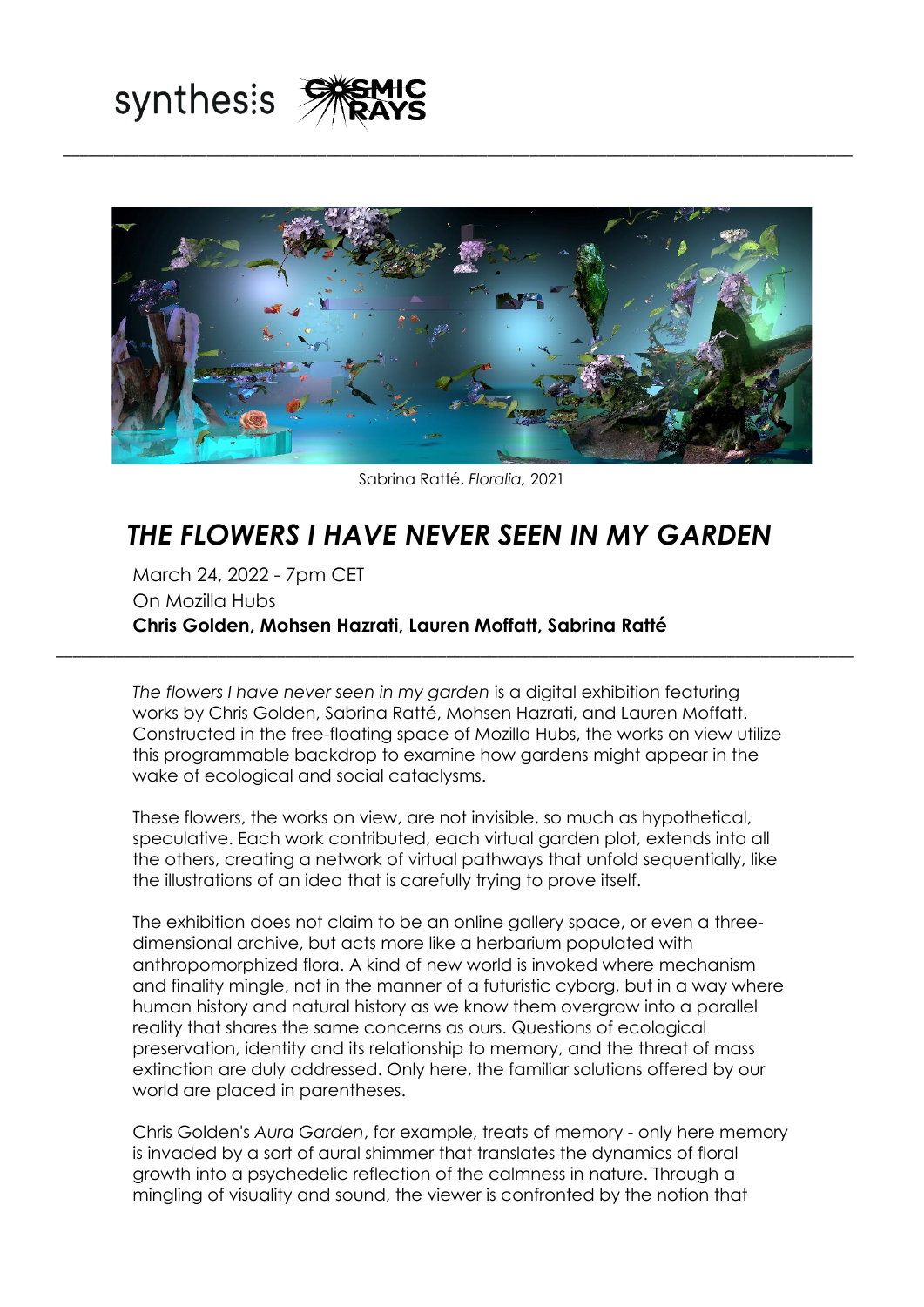"moments", even at their most epiphanic, are nothing more than contingent human constructs.

Sabrina Ratté's *Floralia* offers a speculative natural history through a graduated and precise process of segmentation and reconstruction. Simulating the fusion of technology and organic matter, the work plunges the viewer into a speculative future, where samples of extinct plant species are preserved and displayed in a virtual archive room. Through editing and visual strategies, this archive room is sporadically transformed under the effect of interference caused by the memory emanating from the listed plants, revealing traces of the past that continue to haunt the present.

Mohsen Hazrati, the architect of this Hubs environment, uses the utopian space of the virtual to revisit the history of technology. Taking the ancient Iranian innovation of using wine and other stringents (lemons, vinegar) to generate small volts of electricity, Hazrati has realized a 3D recreation of this pioneering ancient technology. The fruits that spark this device to life are wholly virtual, but have a practical, effective existence within an imaginarium modeled to look like a garden.

Lauren Moffatt, for her contribution, plays off of the tension that obtains between augmented reality and virtual reality. Her *Flowers for Suzanne Clair* (named after a secondary character in J. G. Ballard's disaster fiction novel *The Crystal World)* creates a strange type of organic digitality which pivots on a process of collecting and digitizing plant specimens through an exchange between the physical and the virtual. Fusing photographic details of flowers with aleatory textures, these fictive plant species are windows to alterity glimpsed through a prism of biological life.

Staging, ultimately, is essential to what is happening throughout *The flowers I have never seen in my garden*. Looking at the the digital species the show models itself around, history itself becomes heavy with an unsettling inertia; and the concept of "nature" becomes mechanized to a point where we can almost peer past it, towards a sentient nothingness that defies the logic of temporal descriptors.

*The flowers I have never seen in my garden* is curated and designed by George Vitale (synthesis gallery) and produced by Cosmic Rays.

**CHRIS GOLDEN** (b. 1988, GBR, [https://chrisgolden.art\)](https://chrisgolden.art/) is a digital artist exploring the energy and vibration of this world. His work focuses on synthesizing a meditative-psychedelic perspective through colour and form. Chris presents a spectrum of projects across physical and digital planes that shares a visual way of being. A reminder of our energy that resides within.

**MOHSEN HAZRATI** (b. 1987, IRN, [http://mohsenhazrati.com\)](http://mohsenhazrati.com/) graduated with a BA in graphic design from Shiraz Art Institute of Higher Education in 2012, minoring in new media and digital art. His works focus on literature and digital technologies. In 2013 together with Milad Forouzande, Hazrati founded "Dar-AlHokoomeh Project": a new media art curatorial project based in Shiraz, Iran.

LAUREN MOFFATT (b. 1987, AUS, [https://www.deptique.net/\)](https://www.deptique.net/) is an Australian artist working with immersive environments and experimental narrative